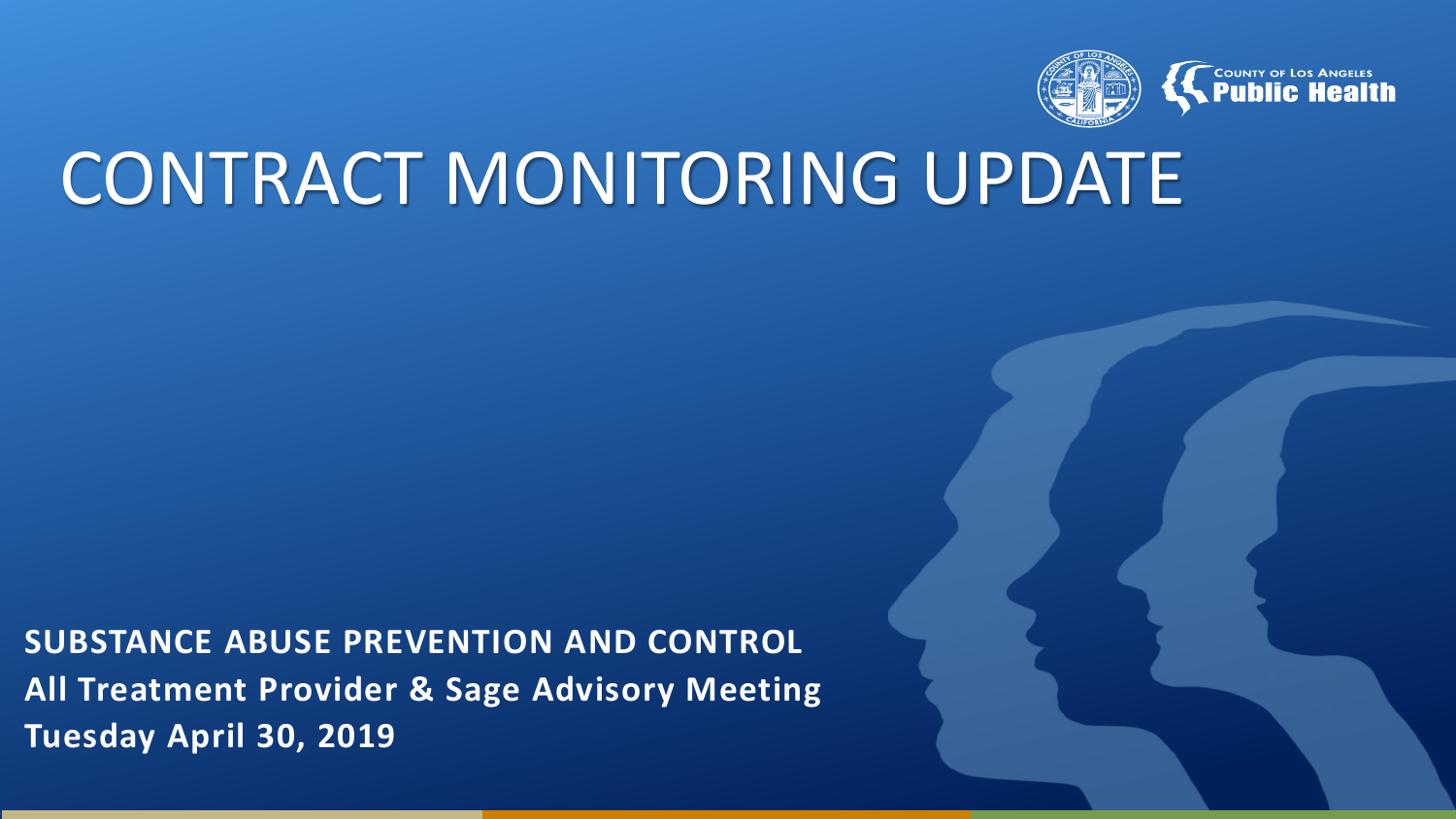

# **CONTRACT MONITORING UPDATE**

- **Contract Status**
- **New Contract Regulations**
- **Progress Note Request Process**
- **Provider Advisory Committee**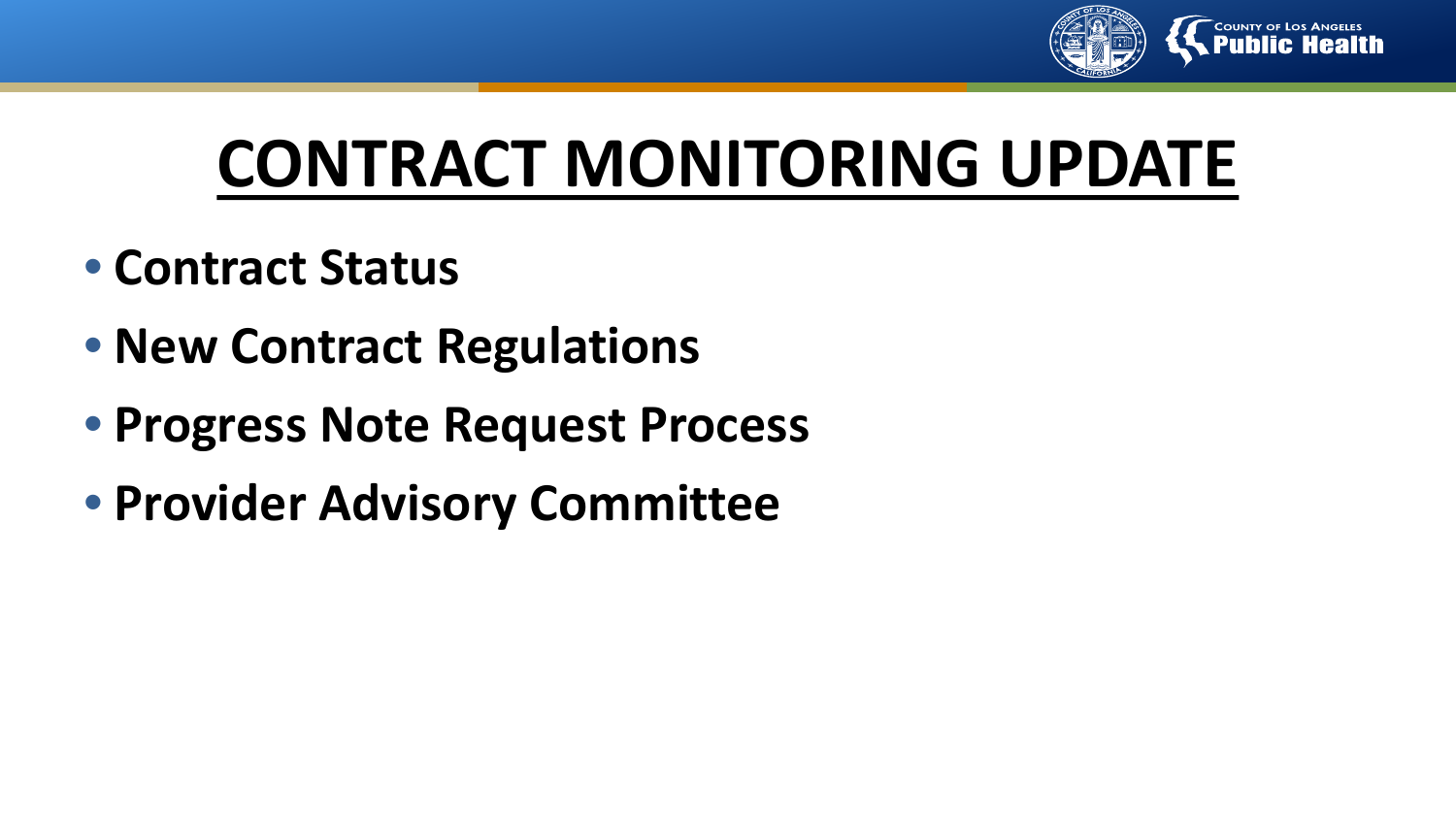

# **CONTRACT STATUS**

### **Drug Medi-Cal (DMC) Contract Status**

• New contracts will be issued effective July 1, 2019

### **Client Engagement and Navigation Services (CENS) Contract**

• Will be extended up to one (1) year until June 30, 2020

## **Recovery Bridge Housing (RBH) Services Contract**

- Current contract will expire June 30, 2019
- Services will be contracted via Supportive and/or Housing Services Master Agreement (SHSMA)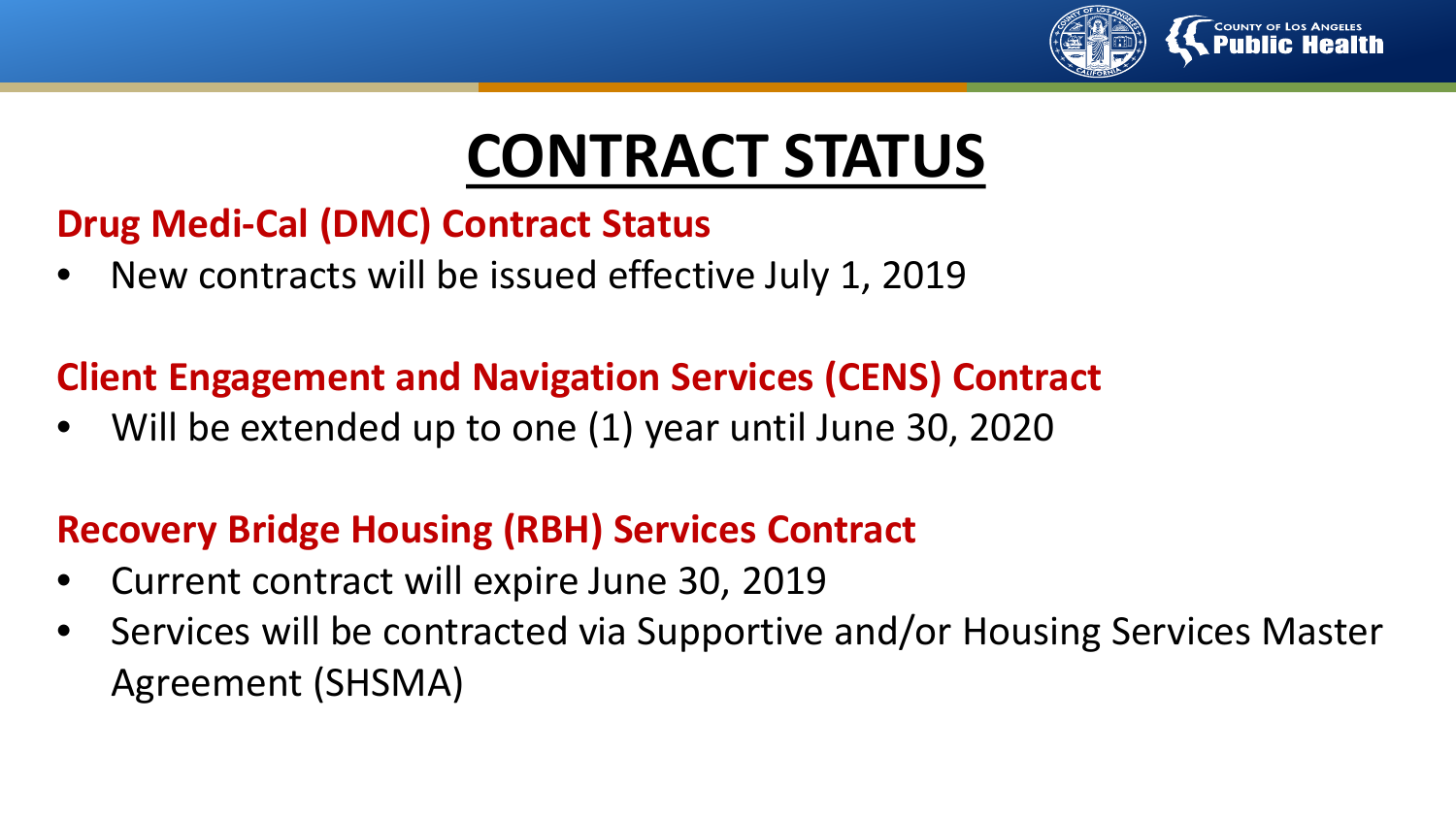

# **CONTRACT STATUS –** *What do I do now?*

### **DMC Contract Status**

- Confirm contact information with Contract Program Auditor (CPA).
- Respond by deadline to requests for documentation.

## **Client Engagement and Navigation Services (CENS) Contract**

- Confirm contact information with CPA.
- Respond by deadline to requests for documentation.

## **Recovery Bridge Housing (RBH) Services Contract**

• If you haven't already, *APPLY FOR SHSMA!*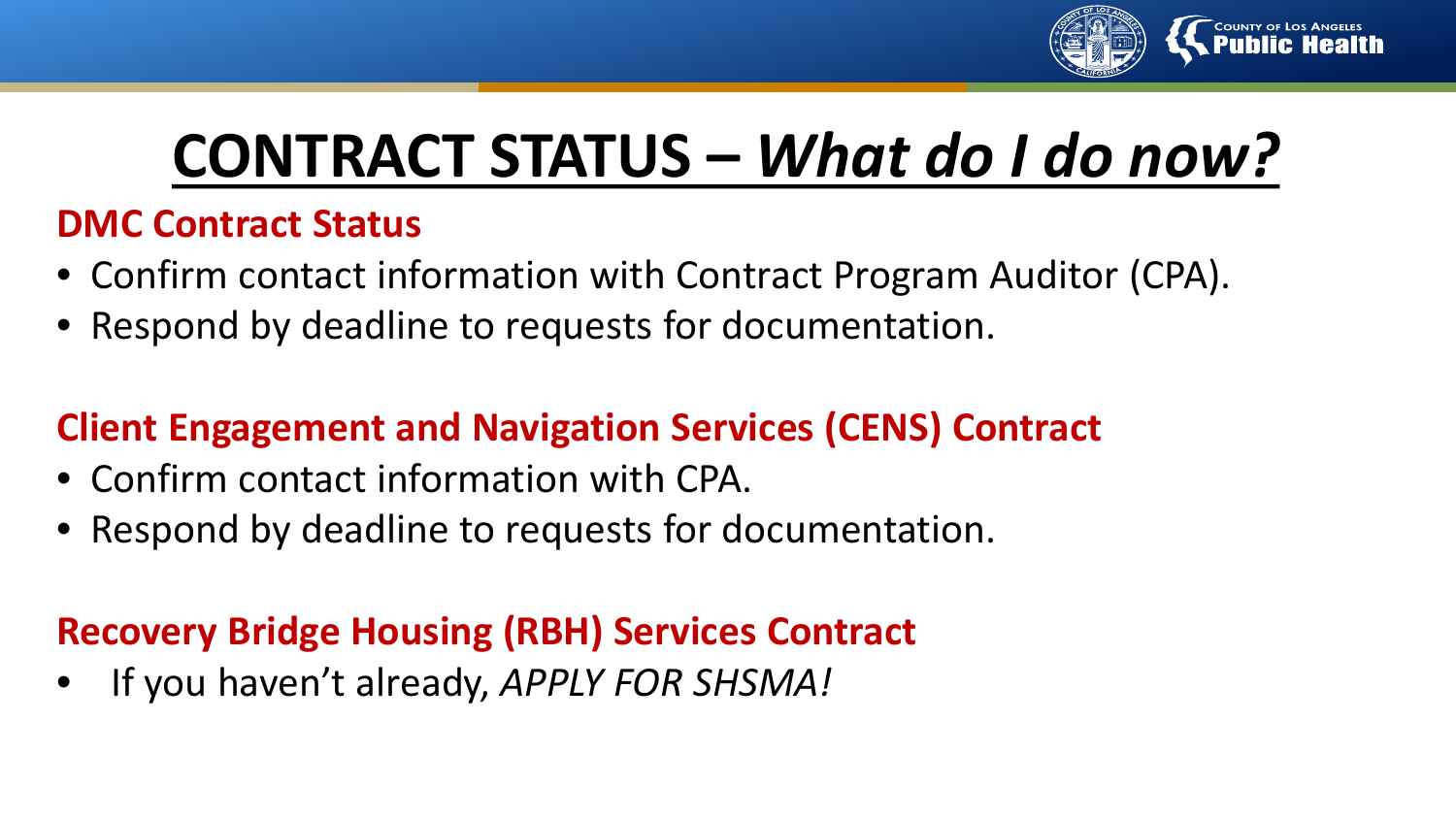

## **Supportive and/or Housing Services Master Agreement: SHSMA**

**Solicitation Link <http://dhs.lacounty.gov/wps/portal/dhs/cg>**

#### **Solicitation Name**

**REQUEST FOR STATEMENT OF QUALIFICATIONS (RSFQ) FOR THE SUPPORTIVE AND/OR HOUSING SERVING MASTER AGREEMENT (SHSMA)**

**Additional Questions**

**SHSMA@dhs.lacounty.gov**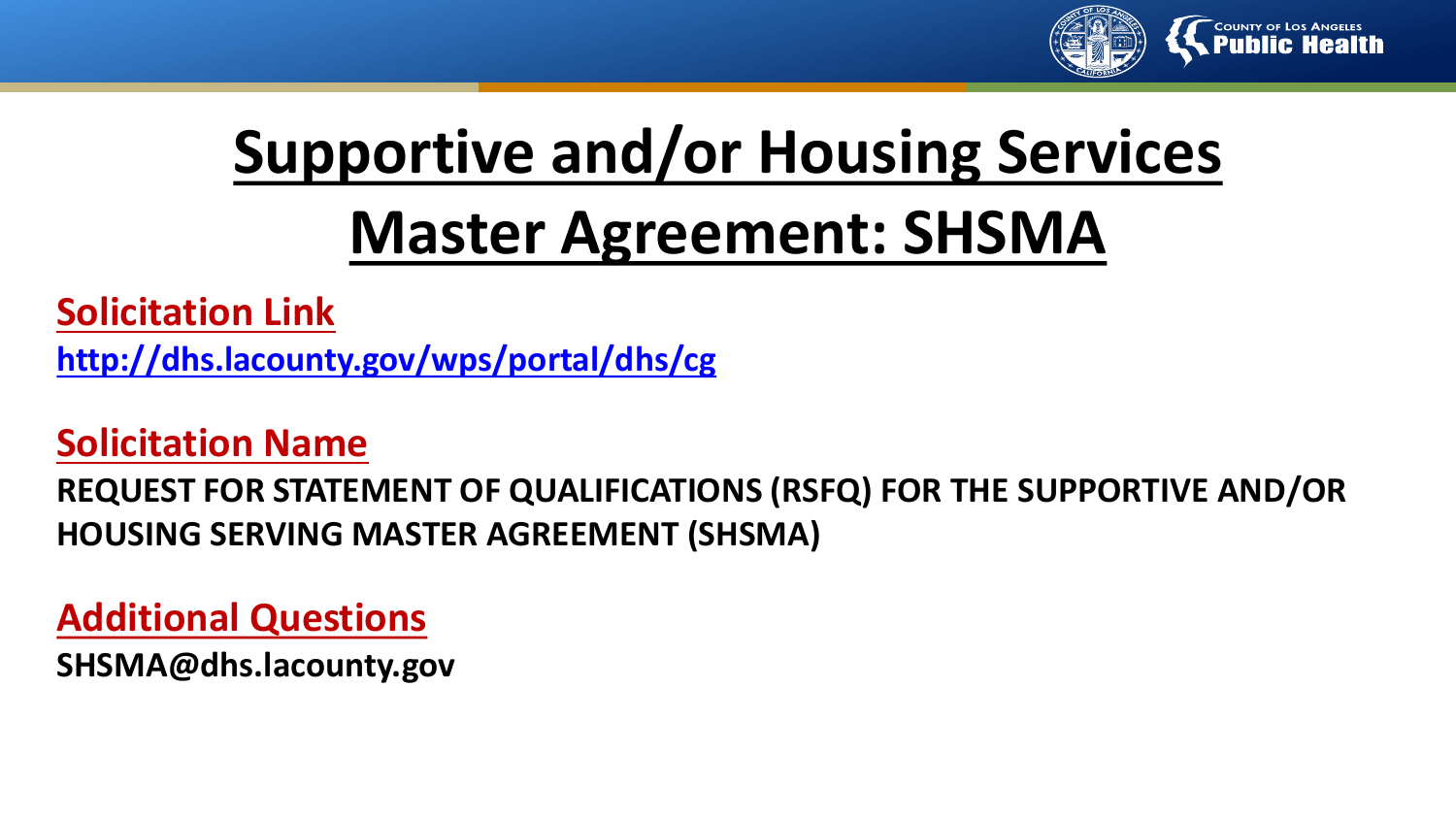

## **New Contract Regulations**

## **New Regulations Effective Fiscal Year (FY) 2019-20**

• Included in all contracts

## **Major Additions/Revisions**

- Training Requirements
- Fines/Penalties
- Compliance with Culturally and Linguistically Appropriate Services (CLAS)
- Access to Treatment Standards
- Reference to the Provider Manual

## **Contract Revisions Table**

• Review/Provide Feedback: May 6, 2019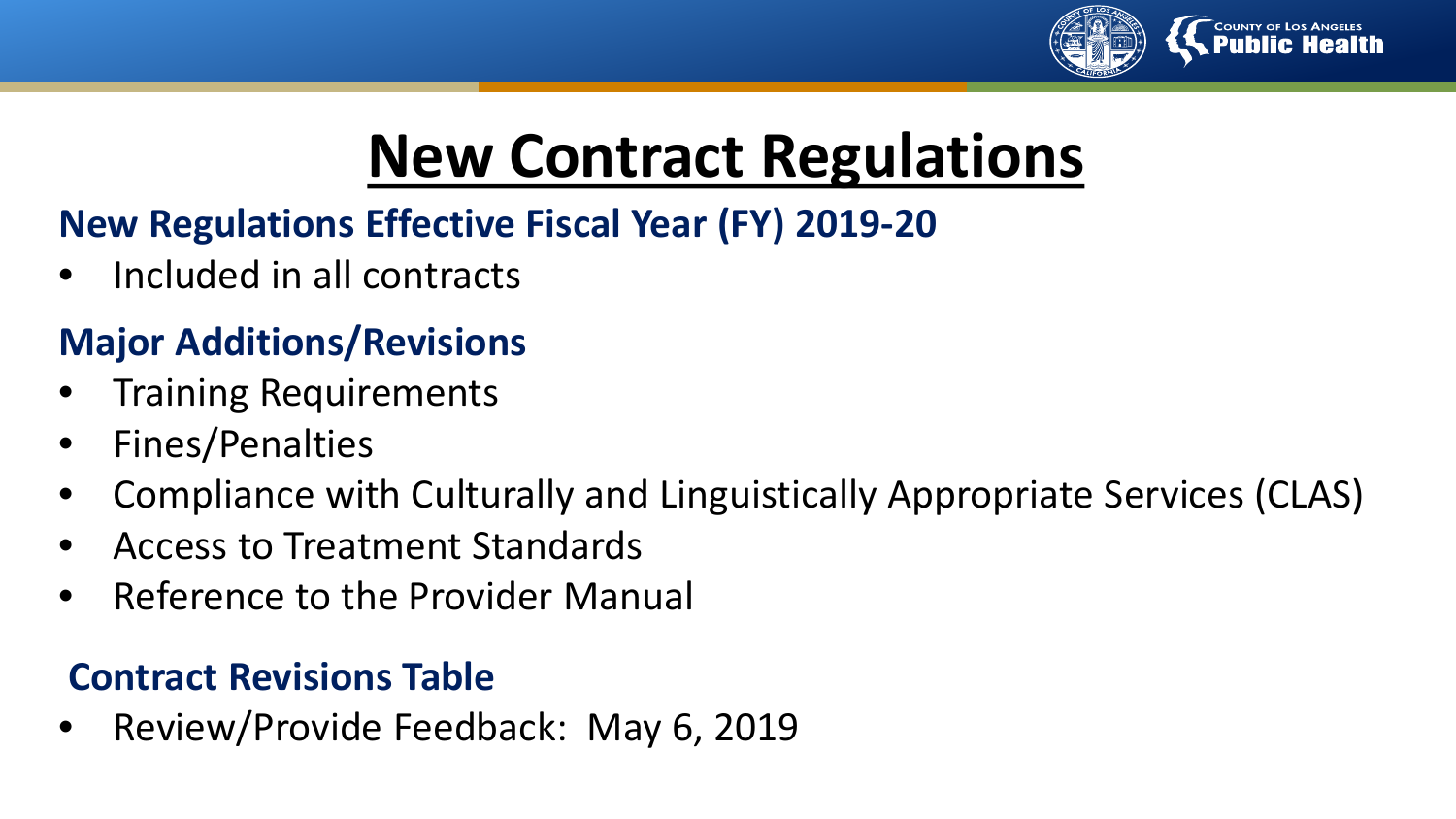

## **Progress Note Request Process**

**Issue: During the State of California Department of Health Care Services' (DHCS) Audits, Sage is not able to print progress notes with the required counselor name, signature, and dates.**

#### **Progress Note Request Process**

For State (DHCS) Audits

## **What To Do Now**

- Ensure you have ability to send secure emails
- Limit request to State (DHCS) Audits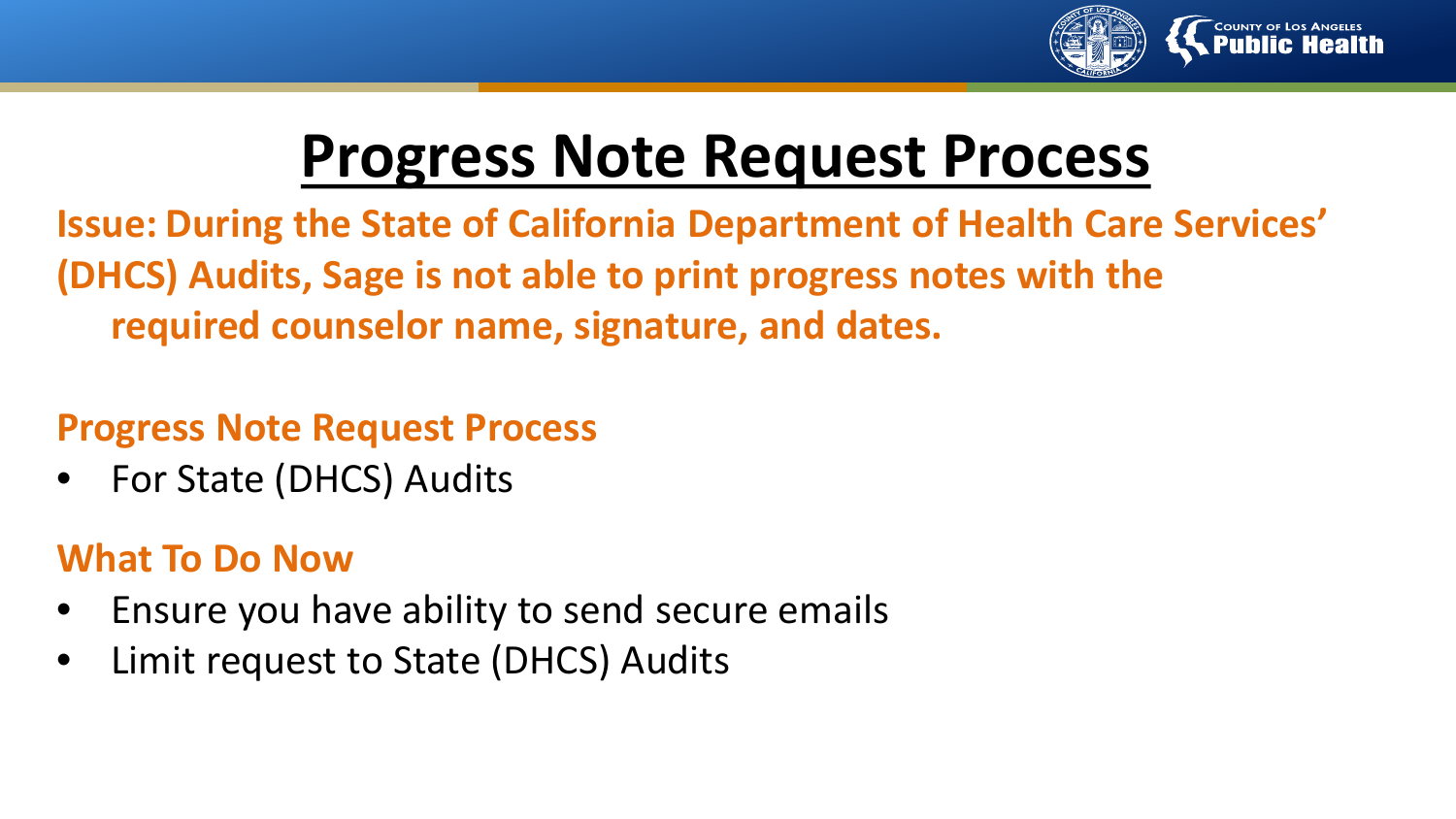

## **Progress Note Request Process**

### **What To Do To Get Progress Notes**

- Send a secure email to [SAPCMonitoring@ph.lacounty.gov](mailto:SAPCMonitoring@ph.lacounty.gov) with the following information:
	- Patient Name
	- Patient ID
	- Date Range
	- Note or Form Type
	- Name and email of who to send progress notes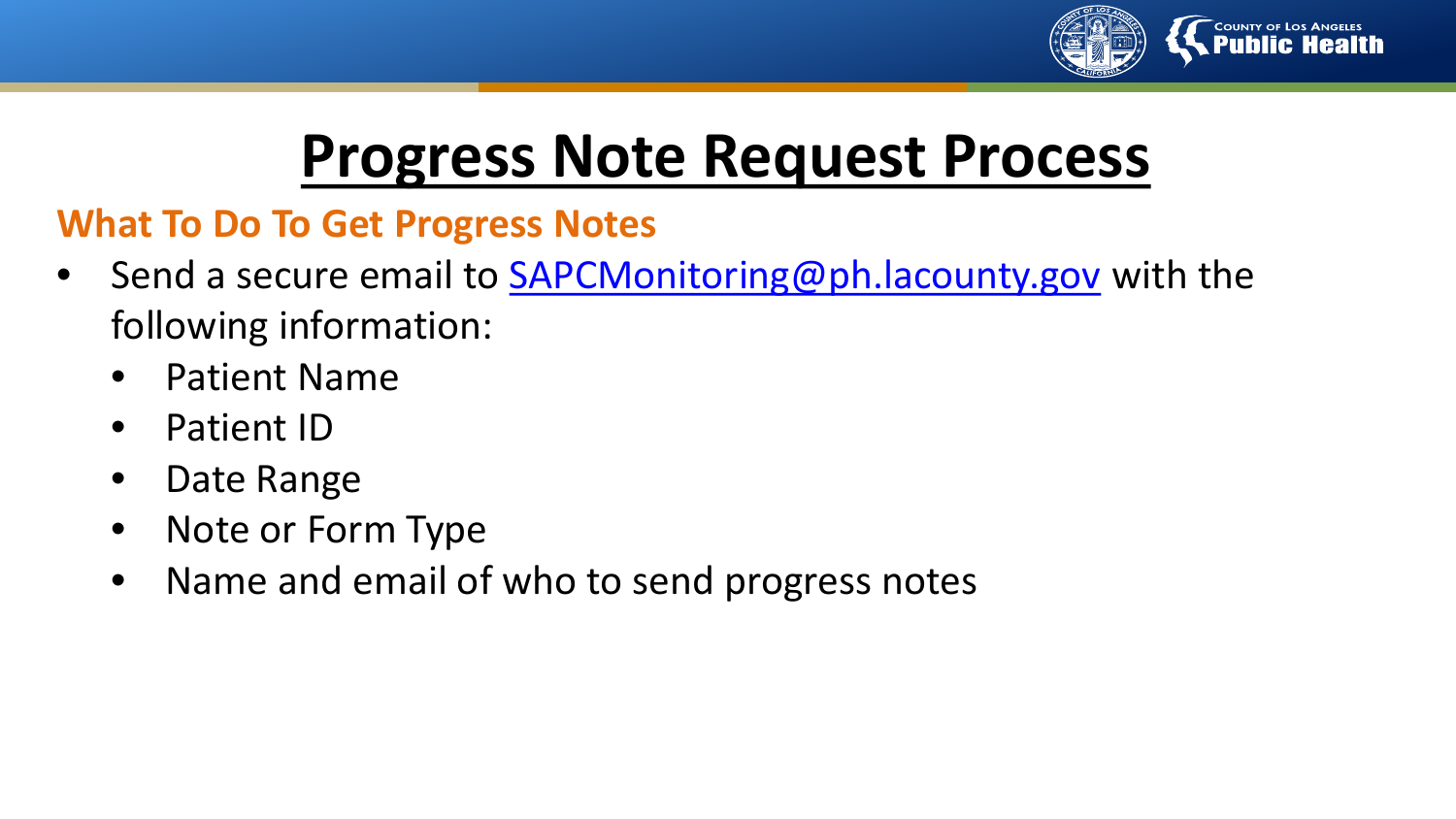

## **Progress Note Request Process**

#### **What To Do To Get Progress Notes**

- Within 48 business hours you will be sent a secured email with the requested progress notes
- Due to size of file you may get multiple secured emails

## **SAPC is working to make changes to the Sage progress note to allow providers to print notes with mandated components**